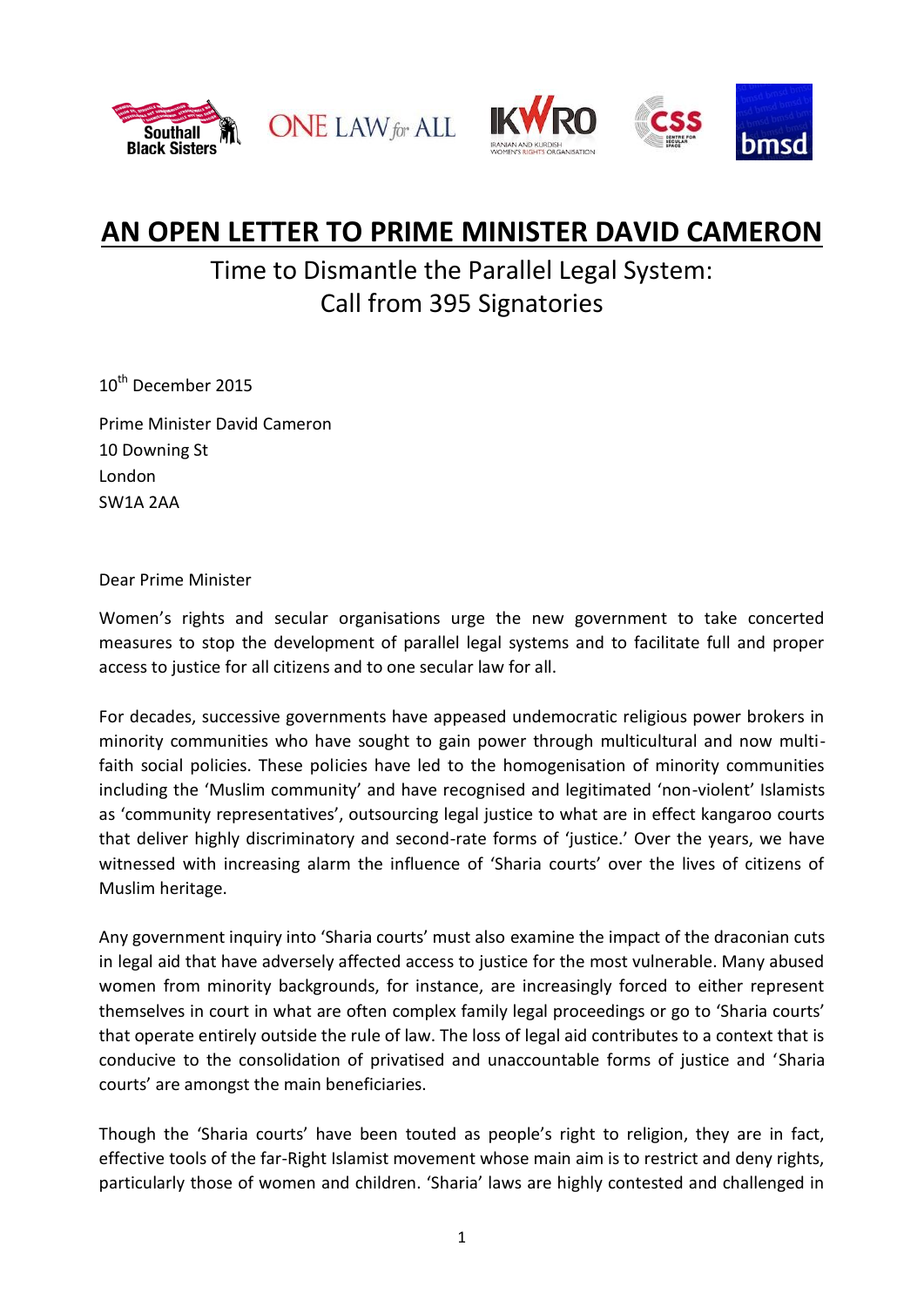many countries, including in Muslim-majority countries across the globe – from Iran to Algeria, Saudi Arabia, Tunisia and Pakistan. Those of us in Britain who oppose 'Sharia courts' and all other religious forms of arbitration over family matters, are part of the same movement that challenge the religious-Right and defend the principle of one law for all underpinned by the notions of universalism, human rights, secularism and equality.

Opposing 'Sharia courts' is not racism or 'Islamophobic'; it is a defence of the rights of all citizens, irrespective of their beliefs and background to be governed by democratic means under the principle of one law for all. What amounts to racism is the idea that minorities can be denied rights enjoyed by others through the endorsement of religious based 'justice' systems which operate according to divine law that is by its very nature immune from state scrutiny.

We have seen recent victories against the accommodation of 'Sharia' codes within law and policy in the UK. Using equalities and human rights legislation, we have successfully challenged both the Universities UK for issuing guidance that condones gender segregation in universities and the Law Society for endorsing discriminatory 'Sharia' codes in the area of inheritance. As well as challenging draconian state measures that criminalise whole communities and aid and abet xenophobia, anti-Muslim bigotry and racism, it is vital that we also push back the Islamist narrative and challenge 'Sharia courts' since they clearly represent yet another assault on our civil liberties.

We also urge the government to withdraw from its intention to repeal the Human Rights Act 1998. Such a move will represent a break from what was the most important social contract to have emerged between European States and citizens, following the Second World War. The agreement to sign up to a simple set of standards that uphold human decency and universal values led to the creation of the Universal Declaration of Human Rights and to standards that protect and uphold the rights of all people in the face of state and non-state abuses of power. Now more than ever, we need the Human Rights Act to challenge the arbitrary and unaccountable power of 'Sharia courts.'

We, the undersigned, therefore, call on the new Government to:

1. Reinstate legal aid in all areas of civil and criminal law to ensure equal access to justice for all. 2. Recognise that 'Sharia' and other religious courts deliver arbitrary and unaccountable forms of 'justice' that discriminate against women and children in particular. Citizenship and human rights are non-negotiable.

3. Abolish the use of 'Sharia courts' and all other religious arbitration forums, including the Beth Din, in family matters since they undermine the principle of equality, non discrimination and universal human rights that must be enjoyed by all citizens.

4. Reject calls for state regulation of 'Sharia' and other religious courts and tribunals. This will only legitimate parallel legal systems in the governance of family matters.

5. Re-affirm the principle of the separation of religion and the law. The law is a key component of securing justice for citizens and one law for all.

6. Desist from repealing the Human Rights Act 1998. This move will strip all vulnerable people of their right to protection and justice.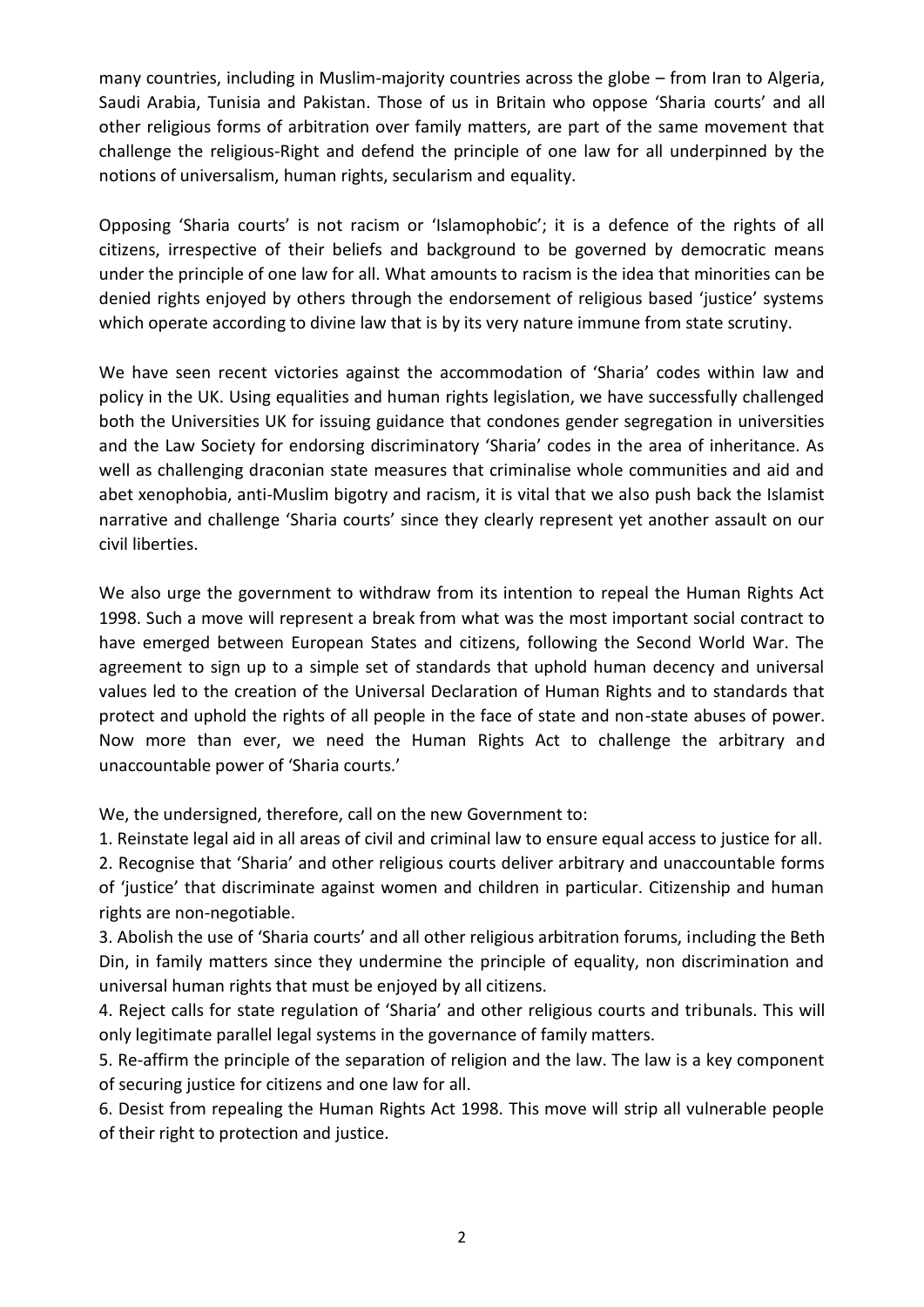## *Signatories:*

A C Grayling, Philosopher A Gilani, Spokesperson of Atheist & Agnostic Alliance Pakistan Afiya S. Zia, Active member of Women's Action Forum in Pakistan Afsaneh Vahdat, Spokesperson of Children First Now Al Grandy, Songwriter Alber Saber, Egyptian Blogger Albert Beale, Pacifist Journalist Ali A. Rizvi, Pakistani-Canadian Writer and Physician Ali al Razi, Ex-Muslims Forum Aliaa Magda Elmahdy, Egyptian Blogger Alison Assiter, Professor of Feminist Theory at UWE, Bristol Aliyah Saleem, Secular Education Campaigner Alya Marquardt, British-Iraqi Singer and Composer Amel Grami, Tunisian Professor American Humanist Association Andrew Lowdon, Chair, Nottingham Secular Society Ani Zonneveld, President of Muslims for Progressive Values Anila Atharhasan, Rationalist Society of Pakistan Anissa Helie, Professor Annie Laurie Gaylor, Co-founder and Co-president of the Freedom From Religion Foundation Ansar Ahmed Ullah, Nirmul Committee Anthony McIntyre, Writer Armin Nabavi, Atheist Republic Founder Aso Kamal, Founding Board Member of Kurdistan Secular Centre Ateizm Derneği Atheist Alliance International Babak Yazdi, Spokesperson for Kanoon-e Khavaran, Organisation for Defence of Political Prisoners in Iran Bahram Soroush, Political Analyst Bariş Çetin, Board of Directors' Member of Ateizm Dernegi Ben Kerr, Chair of Plymouth Humanists Bo Liao, President of LSESU Atheist, Secularist and Humanist Society Bob Charlwood, Committee Member of Brighton Secular Humanists Bread and Roses TV British Muslims for Secular Democracy Bushra Tahir, Chair of Awaaz Group – Voice of Women Centre for Secular Space Chetan Bhatt, Professor of Sociology, LSE Centre for the Study of Human Rights Children First Now Chris Moos, Secularist Researcher and Activist Christine M. Shellska, President of Atheist Alliance International Clara Connolly, Immigration Lawyer Clive Aruede, Organiser of London Black Atheists Council of Ex-Muslims of Britain Darren Johnson AM, Green Party, London Assembly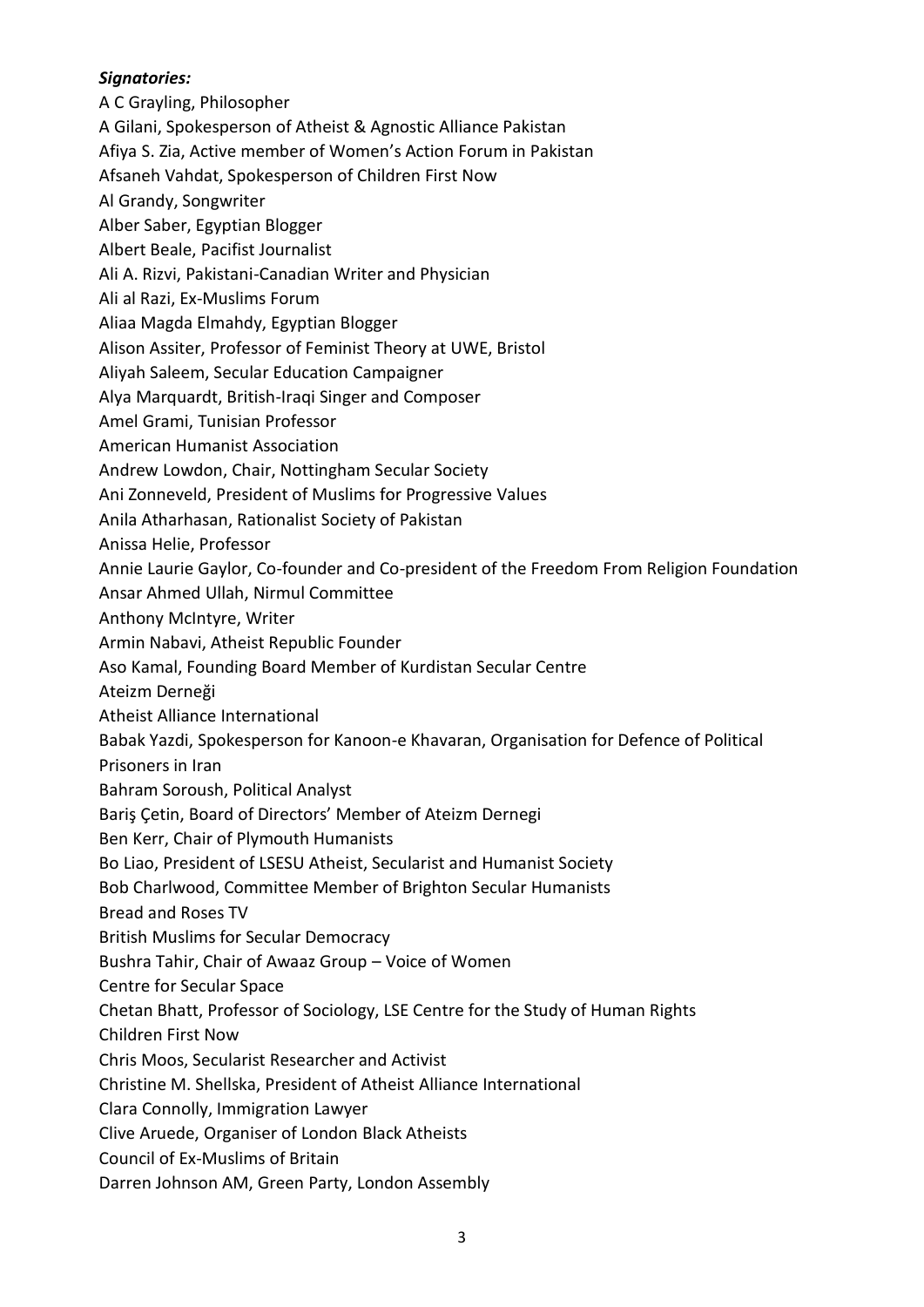Dashty Jamal, Secretary of International Federation of Iraqi Refugees

David Silverman, President of American Atheists

Deeyah Khan, Filmmaker and Founder/CEO of Fuuse

Dennis Penaluna, Secular Activist and Organiser

Derek Lennard, Activist

Diana Nammi, Founder and Executive Director, Iranian and Kurdish Women's Rights

**Organisation** 

Dilip Simeon, Labour Historian

Dominic Wirdnam, Secretary of Bristol Secular Society

Elham Manea, Academic and Writer

Ensaf Haidar, Campaigner

Equal Rights Now – Movement for Women's Liberation in Iran

Faisal Gazi, Writer and Blogger

Faisal Saeed Al-Mutar, Iraqi Activist and Founder of the Global Secular Humanist Movement

Faizun Zackariya, Citizens Voice for Justice and Peace

Fariborz Pooya, Bread and Roses TV Host

Farida Shaheed, Executive Director of Shirkat Gah, Women's Resource Centre in Pakistan

Farideh Arman, Women's Rights Campaigner

Fatou Sow, International Director, Women Living Under Muslim Laws

Federation of Iranian Refugees UK

Fitnah

Francis Wheen, Writer

George Broadhead, Secretary of the Pink Triangle Trust

Gina Khan, Women's Rights Activist and Researcher

Gita Sahgal, Director, Centre for Secular Space

Glen Carrigan, Scientist and Founder of AHSUCLan

Gona Saed, Founding Board Member of Kurdistan Secular Centre

Guy Otten, BHA Trustee and Humanist Celebrant

Habiba Jaan, Founder of Aurat- Supporting Women in the Midlands

Hamid Taqvaee, Leader of the Worker-communist Party of Iran

Haras Rafiq, Managing Director of Quilliam Foundation

Harold Kroto, Nobel Prize Winner

Harsh Kapoor, Founder and Editor of South Asia Citizens Web

Hasan Mahmud, Advisory Board of World Muslim Congress and General Secretary of Muslims Facing Tomorrow

Homa Arjomand, Coordinator of the International Campaign Against Sharia Court in Canada and One Secular School for All

Ibn Warraq, Writer

Ibrahim Abdallah, Muslimish NYC Organizer

Inna Shevchenko, FEMEN Leader

International Front for Secularism

Iram Ramzan, Journalist

Iranian and Kurdish Women's Rights Organisation

Ishafak Tely, Technology Engineer

James Bloodworth, Journalist and Editor of Left Foot Forward

Jane Donnelly, Human Rights Officer of Atheist Ireland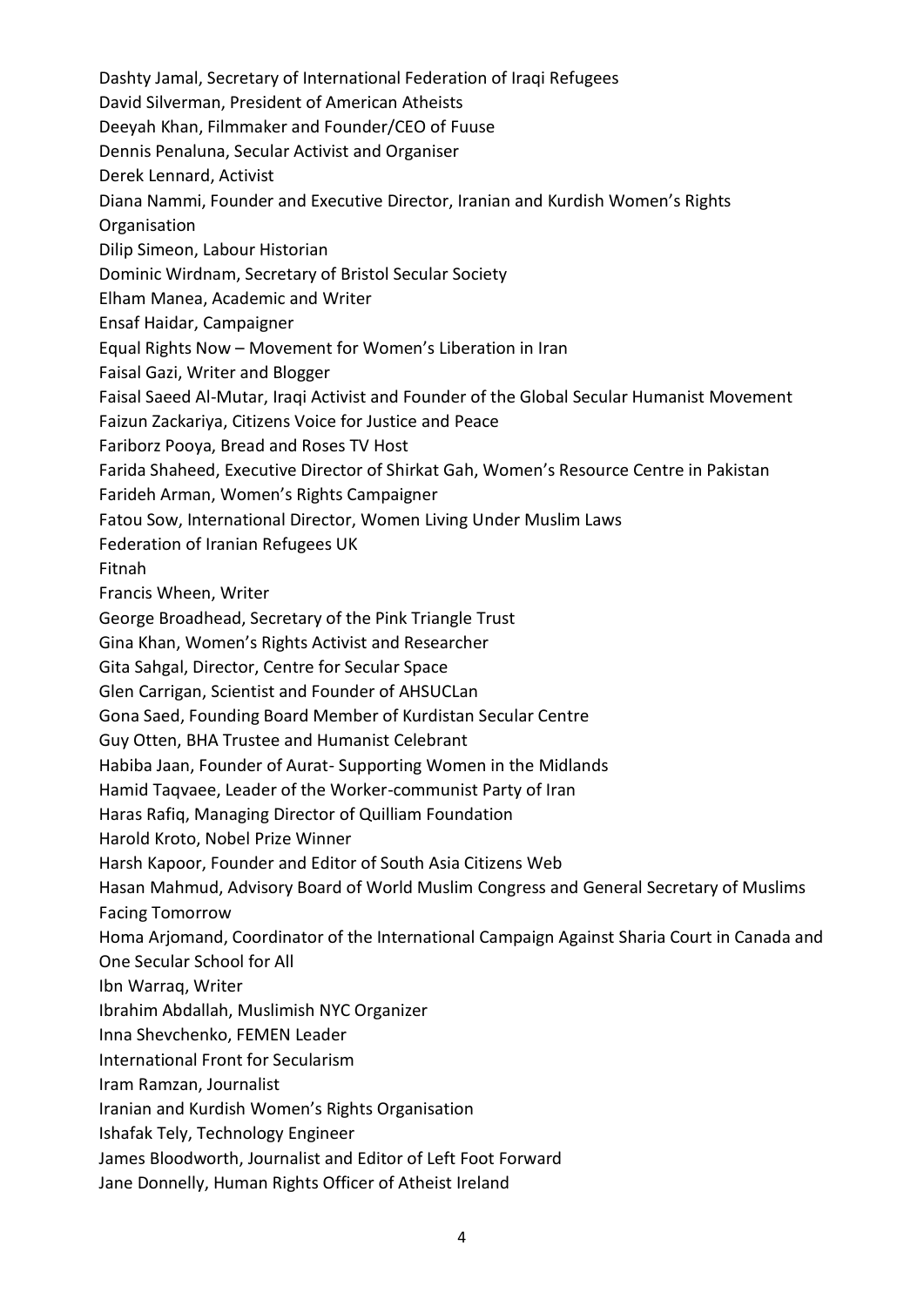Javed Anand, General Secretary of Muslims for Secular Democracy in India Jocelynne A. Scutt, Barrister & Human Rights Lawyer Johnny Monsarrat, Secular Policy Institute Alliance Director Jonnie Dean, Peace Activist and Filmmaker Julie Bindel, Writer Justice for Women Kamran Ahmed Khan, Oncologist Kamyar Dadfar, Secretary of LSESU Atheist, Secularist and Humanist Society Karima Bennoune, Professor of Law, University of California, Davis School of Law Kate Smurthwaite, Comedian and Activist Kazimierz Lyszczynski, Foundation Poland Khushi Kabir, nominated for Nobel Peace Prize in 2005 for her work at Nijera Kori with Bangladesh's landless Kiran Opal, Pakistani-Canadian Writer and Human Rights Activist Lakshmi Pala, Ateizm Derneği Laura Guidetti, Rivista Marea Lawrence Krauss, Foundation Professor of School of Earth and Space Exploration and Physics Dept., Co-director of Cosmology Initiative and Director of Origins initiative, Arizona State University Leesa Gazi, Cultural worker Lejla Kuric, Writer Lila Ghobady, Filmmaker Lino Veljak, University of Zagreb Lloyd Newson, Artist London Black Atheists Maajid Nawaz, Founding Chairman of Quilliam Foundation Madhu Mehra, Partners for Law in Development Magdulien Abaida, Women's Rights Activist Maggie Hall, Committee Member of Brighton Secular Humanists Mahin Alipour, Women's Rights Activist Mariam Faruqi, Rapporteur National Commission on Forced Marriage Mariam Taheri, Human Rights Activist Marieme Helie Lucas, Founder of Secularism is a Women's Issue and Women Living Under Muslim Laws Maryam Namazie, Spokesperson, One Law for All and Council of Ex-Muslims of Britain Mehran Mahbobi , Children's Rights Activist Michael Nugent, Chairperson of Atheist Ireland Mina Ahadi, Spokesperson of the International Committee against Stoning and Execution Mohammed Alkhadra, Human Rights Activist and Founder of the Jordanian Atheists Community Group Morgan Elizabeth Romano, Vice President of the Board of Directors & Director of International Relations of Ateizm Dernegi Muhammad Syed, President of Ex-Muslims of North America Muslims for Progressive Values Nadia El Fani, Tunisian Filmmaker Nari Diganta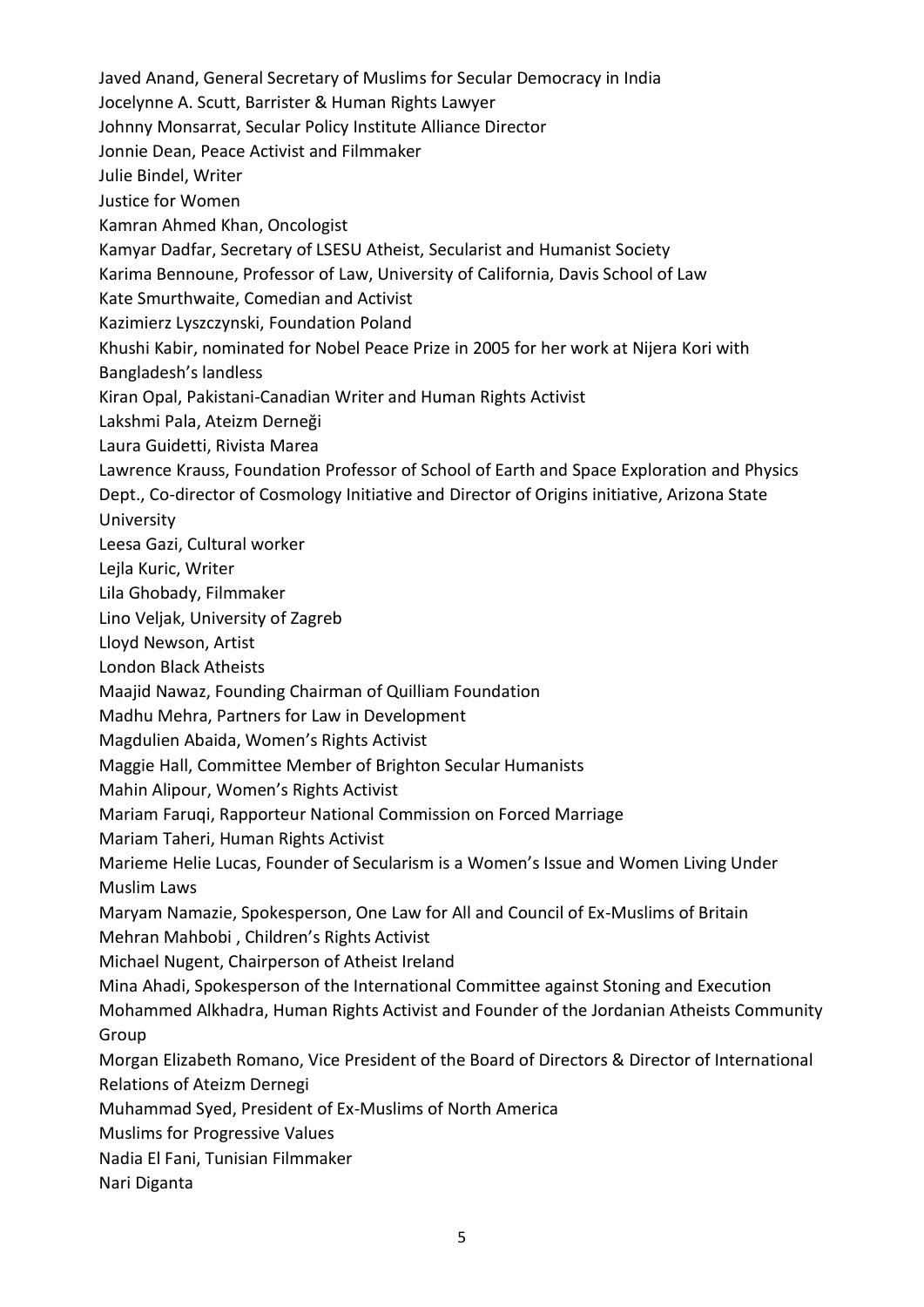Natalia Paszkiewicz, Campaigner for Refugee Women and Migrants Rights National Secular Society Nazanin Borumand, Council of Ex-Muslims of Germany Network of Women in Black Serbia Nick Cohen, Journalist Nina Sankari, President of the Europejska Feministyczna Inicjatywa Nira Yuval-Davis, a founder member of Women Against Fundamentalism and the International Research Network on Women in Militarized Conflict Zone One Law for All Ophelia Benson, Columnist of The Freethinker and Free Inquiry Pervez Hoodbhoy, Pakistani Nuclear Physicist and Social Activist Peter Tatchell, Peter Tatchell Foundation Piara Mayenin, Solicitor and Producer of Legal Help with Piya Pragna Patel, Director, Southall Black Sisters Protagora Pushpita Gupta, Women's Rights Campaigner and Convenor of Secular Bangladesh Movement Rafai Aadam, Leader of the SOAS Ex-Muslim Society & The Student Room Ex-Muslim Society Organiser Rahila Gupta, Writer and Journalist Ramin Forghani, Ex-Muslims of Scotland Founder Reza Moradi, Director of Bread and Roses Ritu Mahendru, Director of South Asian Sexual Health Robert Stovold, Committee Member of Brighton Secular Humanists Robyn E. Blumner, President & CEO of Richard Dawkins Foundation for Reason and Science Rohini Hensman, Writer and Activist Roy Speckhardt, Executive Director of American Humanist Association Roy W Brown, International Representative, International Humanist and Ethical Union Rumana Hashem, Nari Diganta Organiser and Founder of Phulbari Solidarity Group Rumy Hassan, Author Sadaf Ali, Writer and Civil Rights Activist Salim Mansur, Vice President of Muslims Facing Tomorrow Sally Armstrong, Journalist and Human Rights Activist Salma Siddiqui, President of Coalition of Progressive Canadian Muslim Organizations Sanal Edamaruku, President of Rationalist International Sara Mohammad, Chairwomen for Never Forget Pela and Fadime Organisation Sarah Haider, Director of Development of Ex-Muslims of North America Sarah Peace, Founder of Fireproof Library Sawsan Salim, Director of Kurdish and Middle Eastern Women's Organisation Secular Policy Institute Secularism is a Women's Issue Selma Dabbagh, Author and Lawyer Shaheen Heshmat, Writer Shahla Daneshfar, Coordinator of Workers' Solidarity Network of the Middle East and North Africa Sheila Crosby, Author Shelley Segal, Singer and Songwriter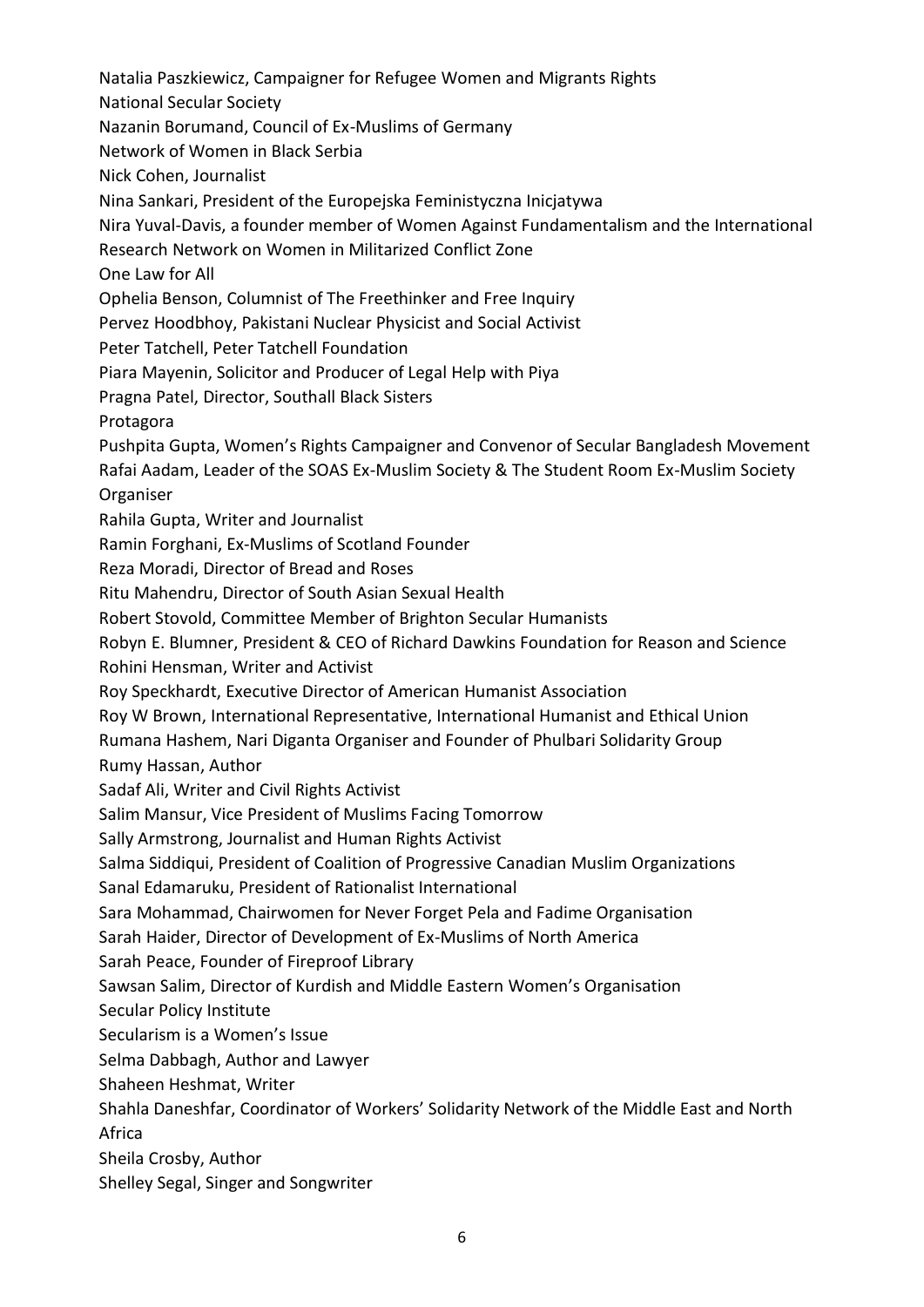Shirkat Gah

- Soad Baba Aissa, Feminist
- Sohaila Sharifi, Women's Rights Campaigner
- South Asian Sexual Health
- Southall Black Sisters
- Stasa Zajovic, WiB Belgrade
- Sue Cox, Survivors Voice Europe
- Sukhwant Dhaliwal, co-editor of Women Against Fundamentalism: Stories of Dissent and
- Solidarity
- Sultana Kamal, Women's Rights Defender
- Taher Djafarizad, President of Neda Day Association
- Tahira Abdullah, Human Rights Defender
- Taslima Nasrin, Author
- Tehmina Kazi, Director of British Muslims for Secular Democracy
- Terence Waites, Head of Teesside Humanists
- Terry Sanderson, President, National Secular Society
- The Angelou Centre
- Tolga Inci, President of Ateizm Dernegi
- Tom Holland, Writer and Historian
- Valerie Mainstone, Committee Member of Brighton Secular Humanists
- Wahid Rahman, President of Queen Mary Atheism, Secularism and Humanism Society
- Waleed Al-Husseini, Palestinian blogger and Founder of the Council of Ex-Muslims of France
- Women in Black Belgrade
- Women Living Under Muslim Laws
- Women's Action Forum Karachi, Hyderabad, Lahore and Peshawar
- Yasmin Alibhai-Brown, Columnist
- Yasmin Rehman, Women's Rights Campaigner
- Yasmin Weaver, Trustee of Aurat: Supporting Women in the Midlands
- Zahra Asli, Coordinator of Friends of Women in the Middle East Society
- Afzal Khan, Ex-Muslim Secular Activist
- Ahlam Akram, Basira for Universal Women's Rights
- Aidan Keogh, Railwayman
- Aisha K. Gill, Criminologist, University of Roehampton
- AJ Sikes Freelance Editor and Author
- Albertine Ahmadi, Translator
- Alejandra Vega, Anthropologist and Women's Rights Defender
- Alex Northam, Loss Adjuster
- Alice Carr, President of Progressive Atheists
- Amal Wissa, Dentist
- Amanda J Brown, Business Owner
- Amazon Films Independent Movies
- Amir Feridooni, Radio Payam
- Andrew Coates, Trade Union Activist and Secularist
- Anna Ritchie, Publishing/Technology
- Anne Sassoon, Artist
- Anthony Keith Wilson, Retired Publisher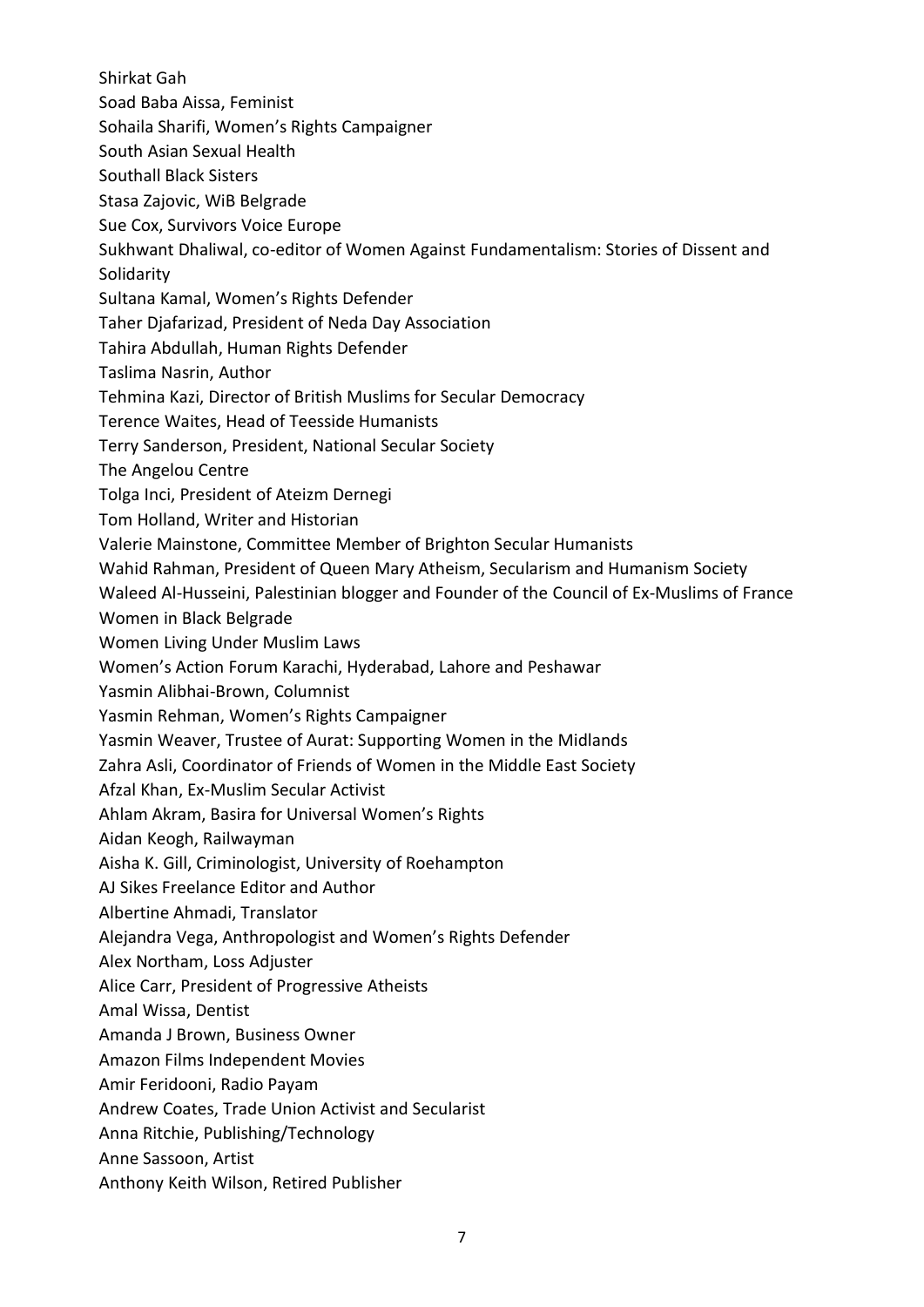Anthony Keith Wilson, Retired Publishing Executive Antony Chapman, Vice-Chairman, Chiltern Humanists Aroup Chatterjee, Doctor and Author Audrey Holdaway, Secular Humanist Audrey King, Activist and member of UNITE Audrey King, Retired Avtar Brah, Emeritus Professor, Birkbeck College Azouz Charif, Algerian Atheist Behzad Varposhti, Human Rights Activist Benjamin Hagberg, Secular Humanist Boyd Sleator, Chairperson of Atheist Northern Ireland Cathy Oliver, President of Ontario Humanist Society Chiltern Humanists Chilterns Humanist Group Christa Stolle, General Secretary of Terre des Femmes Christina Helen Wilson, Retired Christopher Richard Brand, Retired Psychologist and Author Christopher Roche, Vice President of Bath UCU Christopher Zamonska-Blake, Student Christy Walsh, LLM Colin Atkinson, Sheffield Humanists Committee Member and Sheffield Skeptics in the Pub Organiser Conway Hall Council of Ex-Muslims of Morocco Cressida Brown, Offstage Theatre Daniel Anderson, Social Welfare Solicitor Danny Afzal, Writer/Historian Darren Gregory, Planning Enforcement Officer David Alexander Hereman, Business Analyst David Flint, Vice chairman of North London Humanist Group David Hurlbut, Retired IT Engineer David Jack, Audio Engineer David Rand, President of Libres penseurs athées — Atheist Freethinkers Derek Marcus, Hon. Secretary of North London Humanist Group Diane Munday JP Edwina Rogers, CEO of Secular Policy Institute Eileen McFadden, Secularist Elisabeth Castle, Retired Teacher Elizabeth Lutgendorff, Chair of Trustees of Conway Hall Elly Horne, Development Officer Eric Olson, Professor of Philosophy at University of Sheffield European College of Law Farideh Arman, Women's Rights Association in Sweden Feminism in London

- Fouzia Dib, Teacher
- Garry Otton, Author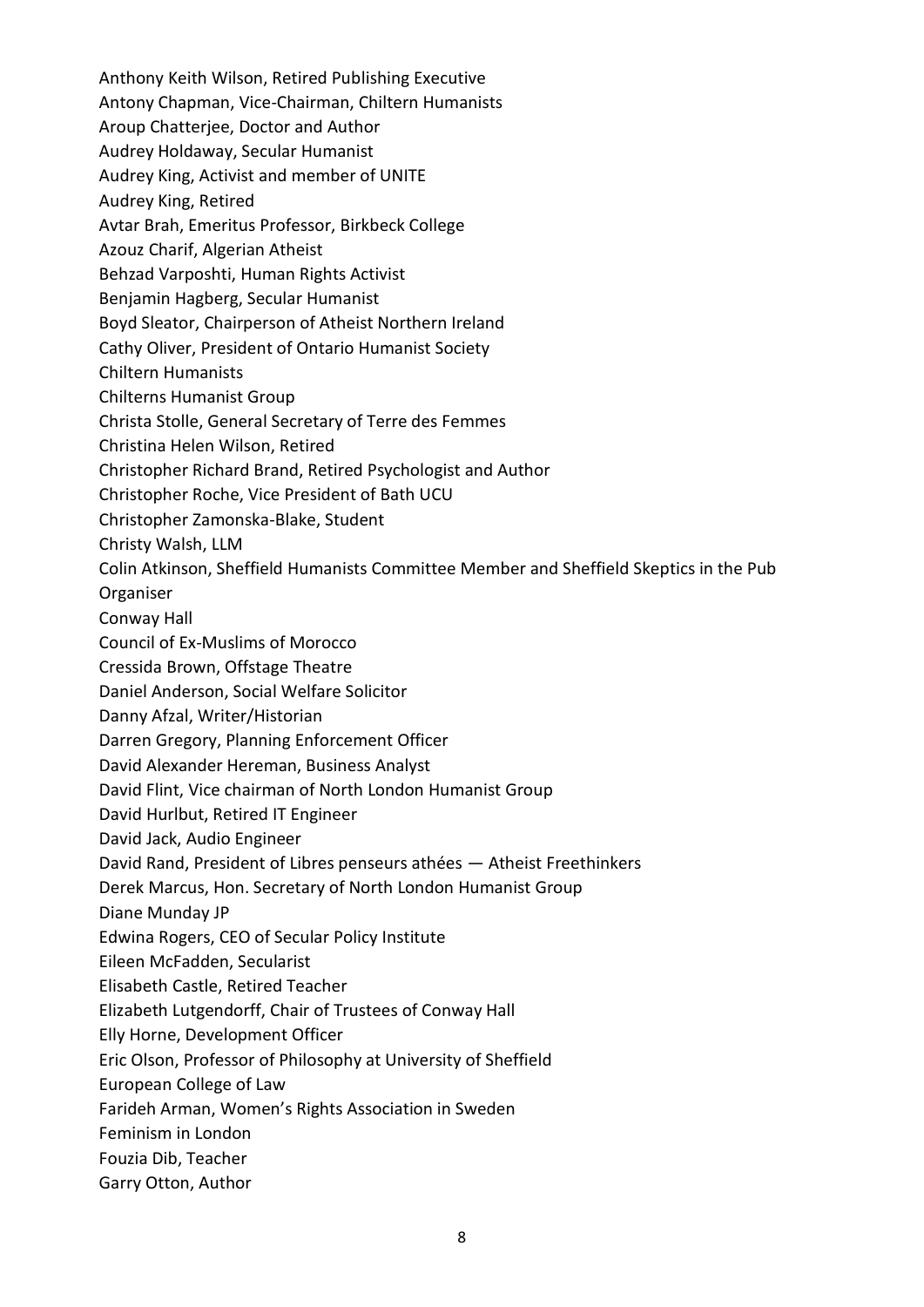Gerhard B. Wolski, Journalist and Writer Graham Connell, Chair, Greater Manchester Humanists Graham Dutfield, Professor of International Governance, School of Law, University of Leeds Gush Bhumbra, President of Leicester Secular Society Halima Begum, Ex-Muslim Secular Activist Hans Christian Cars, Board Member of the Austrian Freethinkers Hassan Radwan, Author Helena Underhill, Retired Hemant Mehta, editor of FriendlyAtheist.com Hidde Gaastra, Secularist Houzan Mahmoud, Kurdish Women's Rights Campaigner and Organisation of Women's Freedom in Iraq Hud Rogers, Nurse Humanist Association Netherlands Imad Iddine Habib, Founder of Council of Ex-Muslims of Morocco Iman Kouchouk, Feminist Ivan Bailey, Freelance Consultant J.Hans de Vries, Chairman of Party for Reason, Sociologist and Educational Researcher Jalil Jalili, Activist James Wolsey, Retired Lecturer and School Governor Jamie Clarke, Train Driver Jamie Martin, former Special Adviser at Department for Education Jan Mole, Retired Teacher and Humanist Jano Rochefort, Secretary to Welsh Marches Humanist Group Jim Walsh, CEO of Conway Hall John Catt, Member of Leicester Secular Society John White, Chair Oxford Humanists, Committee Member of the Humanist and Secularist LibDems Jonathan Rudd, Product Design Engineer and Activist Julia Pascal, Playwright and Theatre Director Justin James Meggitt, Senior Lecturer in the Critical Study of Religion, University of Cambridge Kathleen O'Connor, Marketing Consultant Kenneth Chamberlain, Retired, former Trade Union Official with the GMB Union Keziah Conroy, President of UCLU Atheist, Secularist and Humanist Society Lee Turnpenny, Biologist and Blogger Leicester Secular Society Len Rogers, Professor, International School of Management in Paris Leslie Shaw, Associate Professor, ESCP Europe Libres penseurs athées — Atheist Freethinkers Linda M. Gruson, Psychologist Lisa-Marie Taylor, Feminism in London Lisa-Marie Taylor, Feminism in London Liz Mellings, Tutor and Writer Lynn Corken, Tour Guide

Mahendra Mathur, Author

## Malgorzata Koraszewska, Translator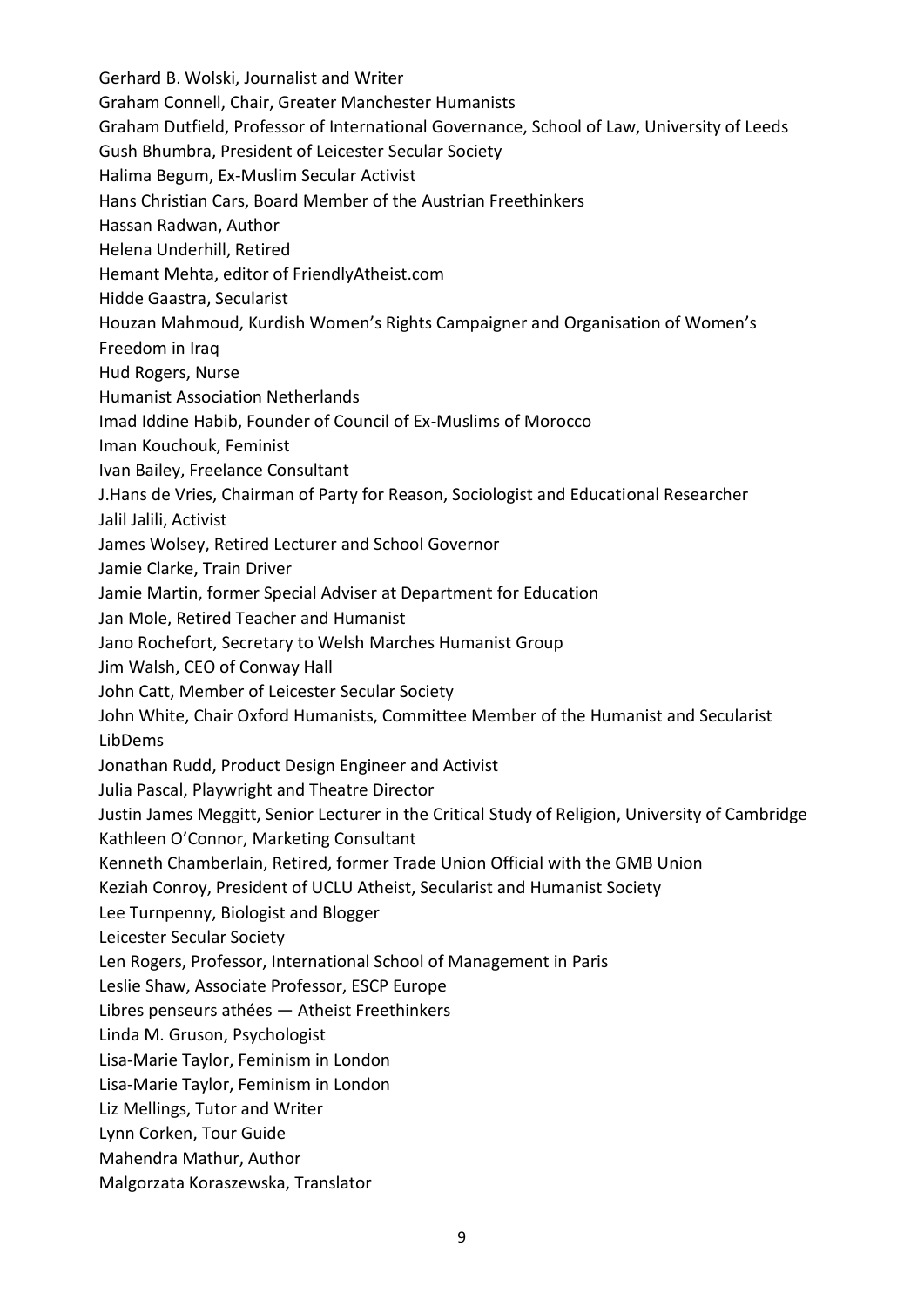Malika Lakbiach, Translator Mansur Dhanani, Retired Hospital Director, Aga Khan University Marc Joan, Author Maria Gandra, Designer and Senior Lecturer Marie Nadia Jasim, Medical Student Maureen Lofmark, Retired Teacher Mersedeh Ghaedi, London Spokesperson for Iran Tribunal Michael Martin, Engineer Michele Rosito, Data Scientist Mohamed Atef Saad Hegazy, Aerospace Engineering Student and Blogger Mr. D. Crawford – Physiotherapist Muhammad Bin Iftikhar, Blogger Muhammad Imran, Human Rights Activist Nahla Mahmoud, Spokesperson for the Council of Ex-Muslims of Britain Naomi Hamilton, Student, UK Narain Kataria, President of Indian American Intellectuals Forum National Federation of Atheist, Humanist and Secular Student societies Nezir Likaj, Vice President of Center for Civil Courage Nicola Holdsworth, Singer/Songwriter Nicole Davidoff, Solicitor and member of Law Society Noor Zaheer, Writer and Researcher North London Humanist Group Offstage Theatre Ontario Humanist Society Ophelia Benson, blogger Butterflies and Wheels Ophelia Benson, Writer and Blogger Owen Dixon, Software Engineer Pablo Paredes Zamora, construction worker Party for Reason Pat McKeown, Professor, OBE FREng FCIRP FIMechE Patricia Wallis, Teacher of English at Godalming College Paul Alan Thompson, Business Mentor Paul Braterman, Professor Emeritus, University of North Texas and Honorary Senior Research Fellow in Chemistry, University of Glasgow Paul Ruck, Retired Pepijn Besselink, Activist, Humanist, Atheist Pink Triangle Trust Prashanta B Barua, Director of Studies & Head of Laws, European College of Law Prof. Dabir Tehrani Research Consultant, School of Energy, Geoscience, Infrastructure & Society Development, Heriot-Watt University Qasim Bashir, Chairman, Southside Management Company Rachael Rayment, Theatre Director/Teacher Rajinder Singh Rajput, Retired Teacher Ray Ward, Retired Librarian Rayhana Sultan, Spokesperson of Council of Ex-Muslims of Britain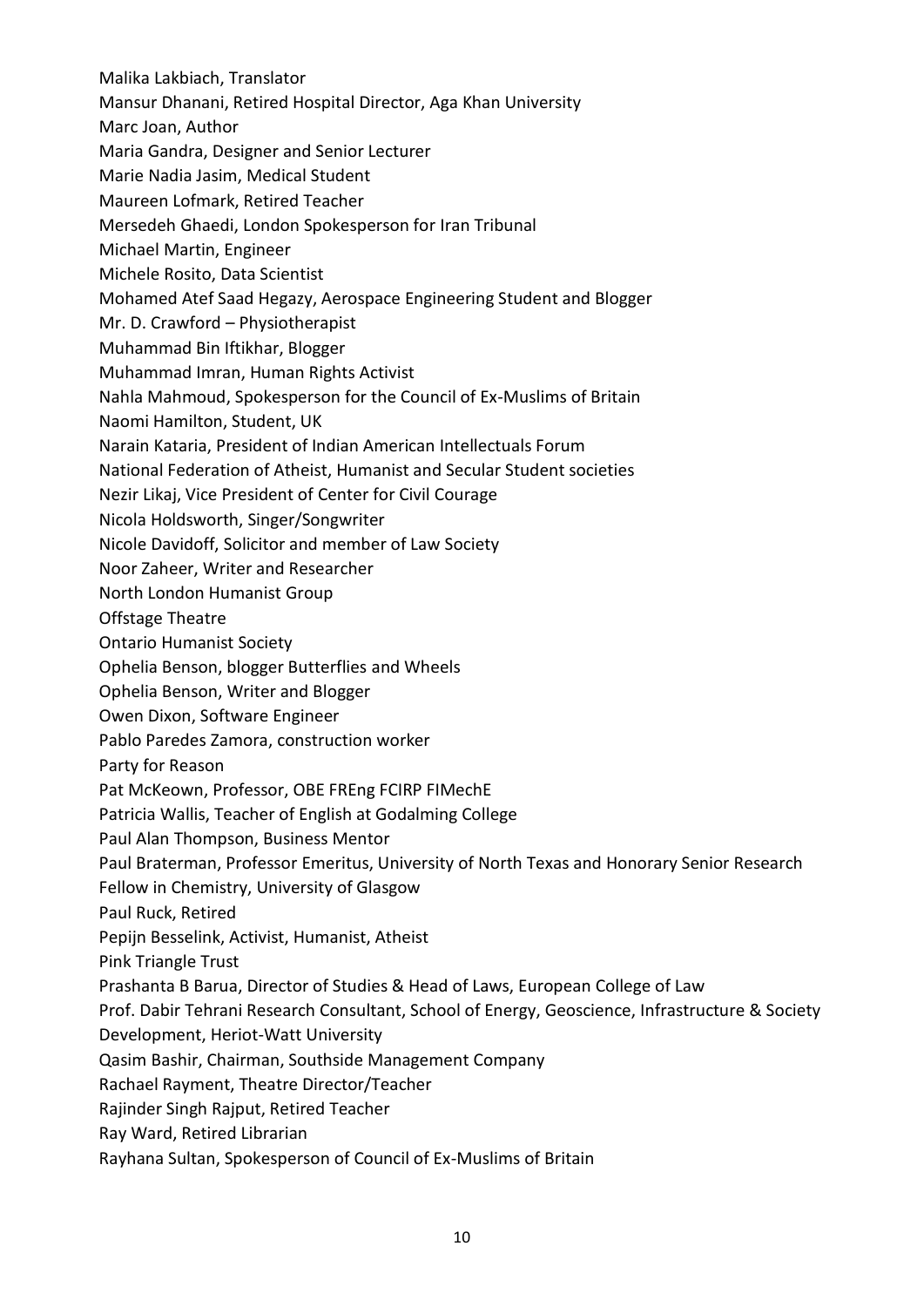Richard J. Acton, President of National Federation of Atheist, Humanist and Secular Student Societies

Richard Jakeman, Member of the Chiltern Humanists

Ritu Mahendru, Director of South Asian Sexual Health

Robin Blick, Labour Party, Historian and Human Rights Campaigner

Robin P Clarke, Researcher and Author

Rodney Kay-Kreizman, Retired Teacher, Amateur Orchestra, Violin Musician, and Essayist

Roger Gordon, Retired Mental Health and Childcare Professional and Activist

Rohinton Collins, Software Engineer

Rory Juss – Detective Constable

Ruby Lescott, Retired Teacher

Sanekli Monia, Professor, Doctor and Philosopher

Saxon May Spence, CBE., School Governor

Scottish Secular Society

Sean Livingstone, IT Professional

Secular Policy Institute

Shaun Goodwin, Postman

Shaun Maunder, Teacher

Sheila Triggs, Membership Secretary of Women's International League for Peace and Freedom (UK WILPF)

Siba Shakib, Author

Sikivu Hutchinson, Black Skeptics Los Angeles

Soraya Chemaly, Safety and Free Speech Coalition

Spencer Fildes, Chair of the Scottish Secular Society

Stephen Law, Provost, Centre for Inquiry

Stephen Oliver (retired)

Steve West, Humanist

Steven Lindsay, Human Rights Activist

Steven Pinker, Cognitive Scientist, Linguist and Author

Stuart Hartill, Isle of Man Freethinkers

Sue Blackmore, writer, Lecturer and Broadcaster

Sue Dunderdale, Freelance Director

Sue England, Lawyer

Sunny Qureshi, Pakistani Secular Blogger

Susan E. Ferner, Artist and Musician

Syeda Maida Batool, Secular Humanist

T M Murray, PhD, Author, Philosopher, Director of Studies at Fine Arts College Hampstead

Tata Marion Ringberg, Retired Medical Doctor

Terre des Femmes

Tomasz Mielcarek, Poet

Trama di Terre Onlus-Aps, intercultural association of women from Imola

UCLU Atheist, Secularist and Humanist Society

Ursula Baer, PhD

Uttam Niraula, SOCH Nepal

Vahid Aban, Activist

Val Nuttall, Domestic Abuse Outreach Worker, Manchester Women's Aid